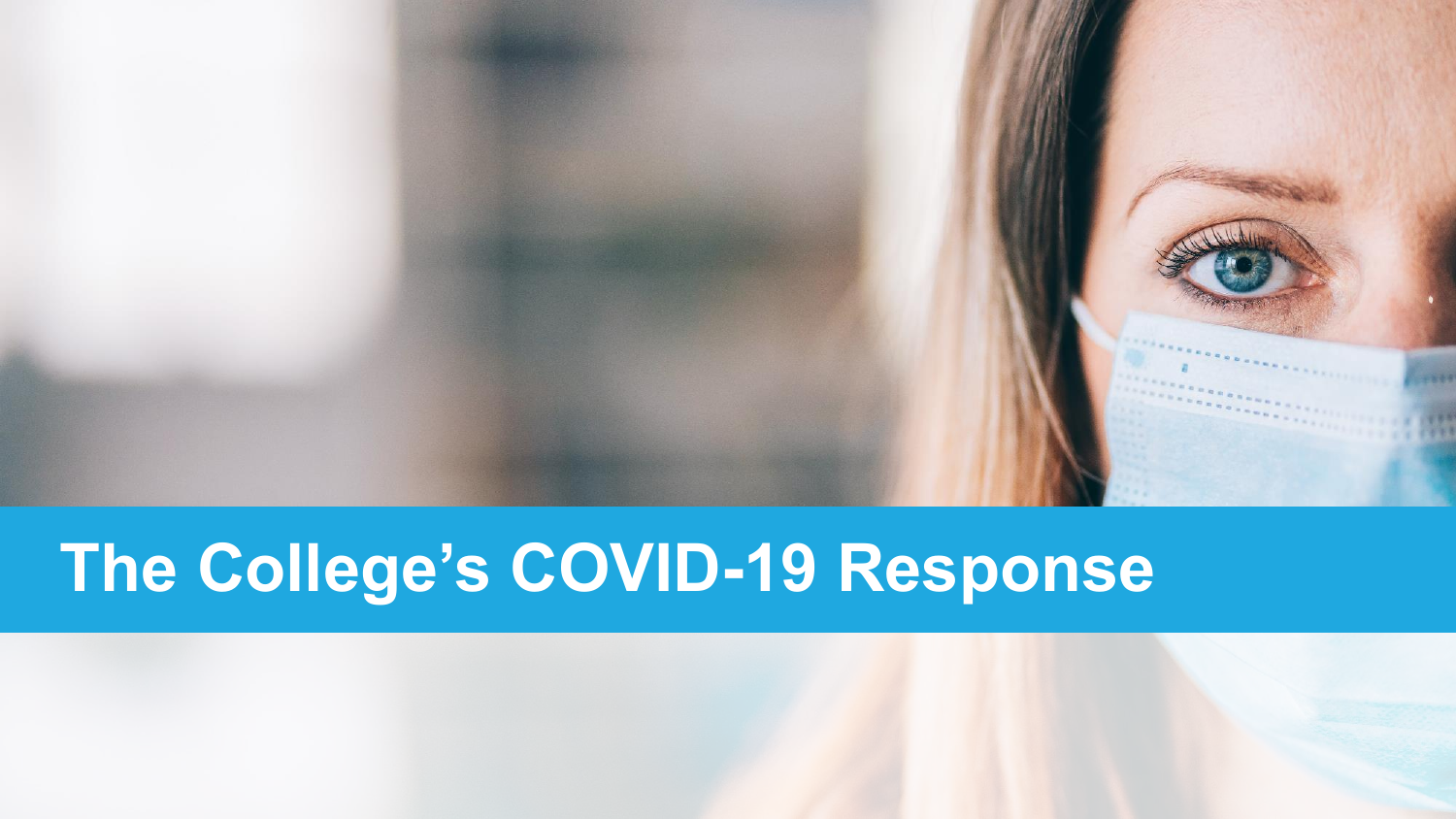#### **January 2020**

- College takes part in regular (now daily) stakeholder calls with Ontario Ministry of Health (MOH)
- **2 COVID-19 eblasts** with information and resources sent to OTs on January 27 & 30

- **Launch dedicated COVID-19 webpage**
- College and HPRO campaigns postponed
- **1 COVID-19 eblast** sent February 14

#### **February 2020**

#### **March 2020**

- **College extends annual renewal deadline to August 31**
- Practice develops FAQ for the College's COVID-19 webpage
- **Office goes virtual and provides College services remotely**
- College recommends OTs suspend all non-essential services on March 17. CMOH Directive 2 follows on March 19
- Registration works with MOH to issue temporary registration to support recruitment of HCP to help fight COVID-19
- College conducts virtual Council and Committee meetings
- **College launches annual renewal on March 30, 2020**
- **7 COVID-19 eblasts** sent to OTs on March 12, 17, 19, 20, 24, 25 and 30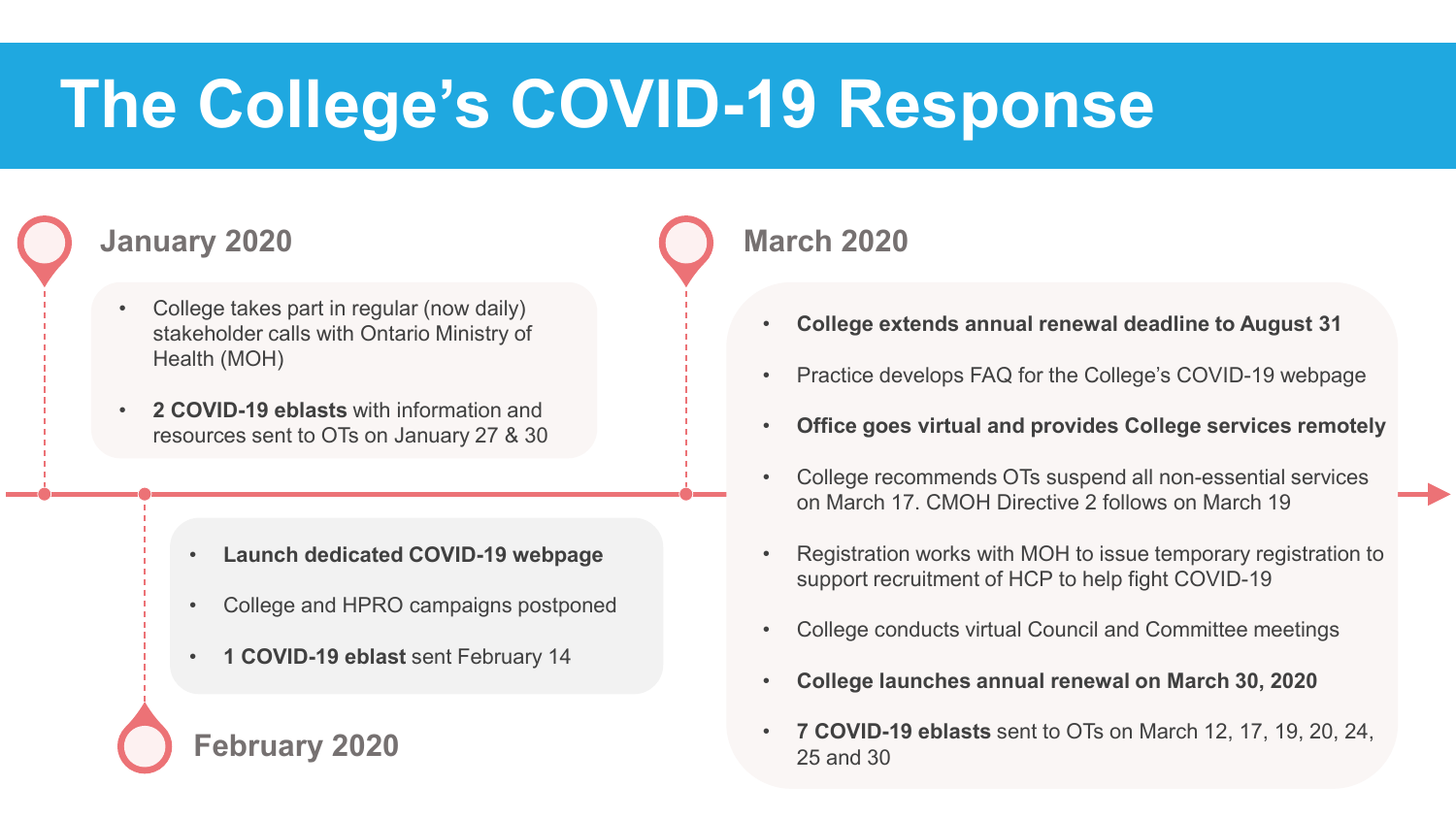#### **April 2020**

- College releases *Guidance on Occupational Therapy Services During COVID-19*
- Reallocation of office resources: QA team moved to Practice temporarily to support high volume of calls and emails
- Registrar records video message on social media thanking OTs for their adaptability and dedication during the pandemic
- College **exempts all occupational therapists from completing the 2019 Professional Development (PD) Plan**
- Practice records "Conversations with the College" **[webinar](https://www.youtube.com/watch?v=9zr6yFgp2w8)** on COVID-19 and occupational therapy *(1500+ views to date)*
- Help promote new Ontario Health Workforce Matching Portal
- **5 COVID-19 eblasts** sent to OTs on April 1, 7, 8, 16 and 19
- Participation in **Citizen Advisory Group**  focus group on reopening – a partnership across Colleges to ensure patient voice informed guidance
- College gives OTs option of paying for renewal in monthly installments this year
- **Extended 2020 Self-Assessment and PREP due date to December 31, 2020**
- College shares UHN-developed *COVID Care Learning* resource with OTs
- **4 COVID-19 eblasts** sent to OTs on May 6, 15, & 27

**May 2020**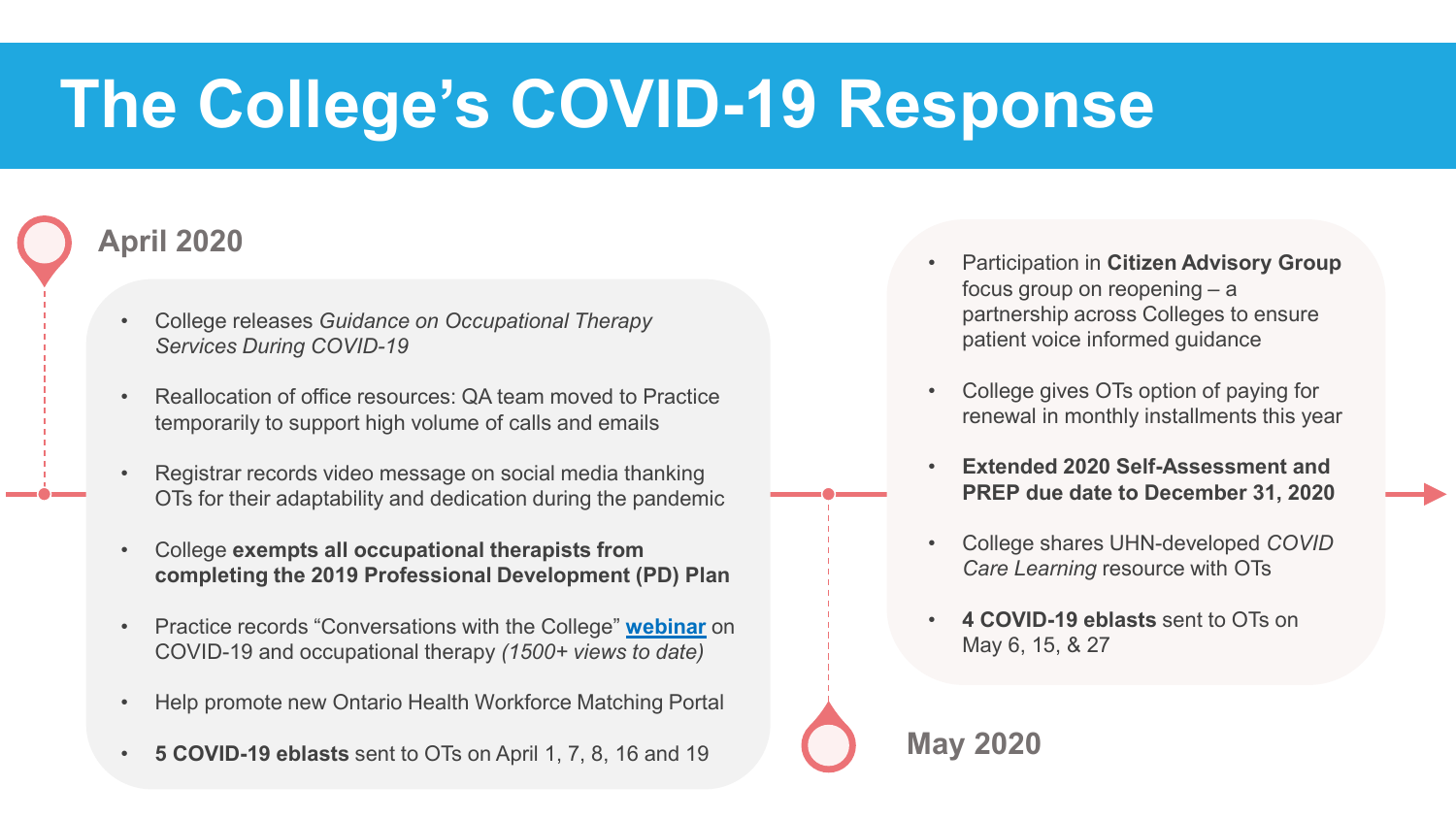#### **June 2020**

- Collaboration with rehabilitation colleges to develop reopening guidance
- College releases *COVID-19 Return to Work Guidance for Occupational Therapists* after province begins to reopen and Directive 2 was revoked and replaced
- Practice records "Conversations with the College" **[webinar](https://www.youtube.com/watch?v=VNs3WuxsjsI)** on "Gradual Reopening" to guide OTs as health services ramp up *(1,000+ views to date)*
- **Release 2020 QA tools with preface about COVID-19 for the PREP on "Managing Risks in Occupational Therapy Practice"**
- Preparing for reopening webinar on June 22: a collaborative initiative with rehab colleges and **Public Health Ontario** on Infection Prevention and Control
- **2 COVID-19 eblasts** sent to OTs in June so far